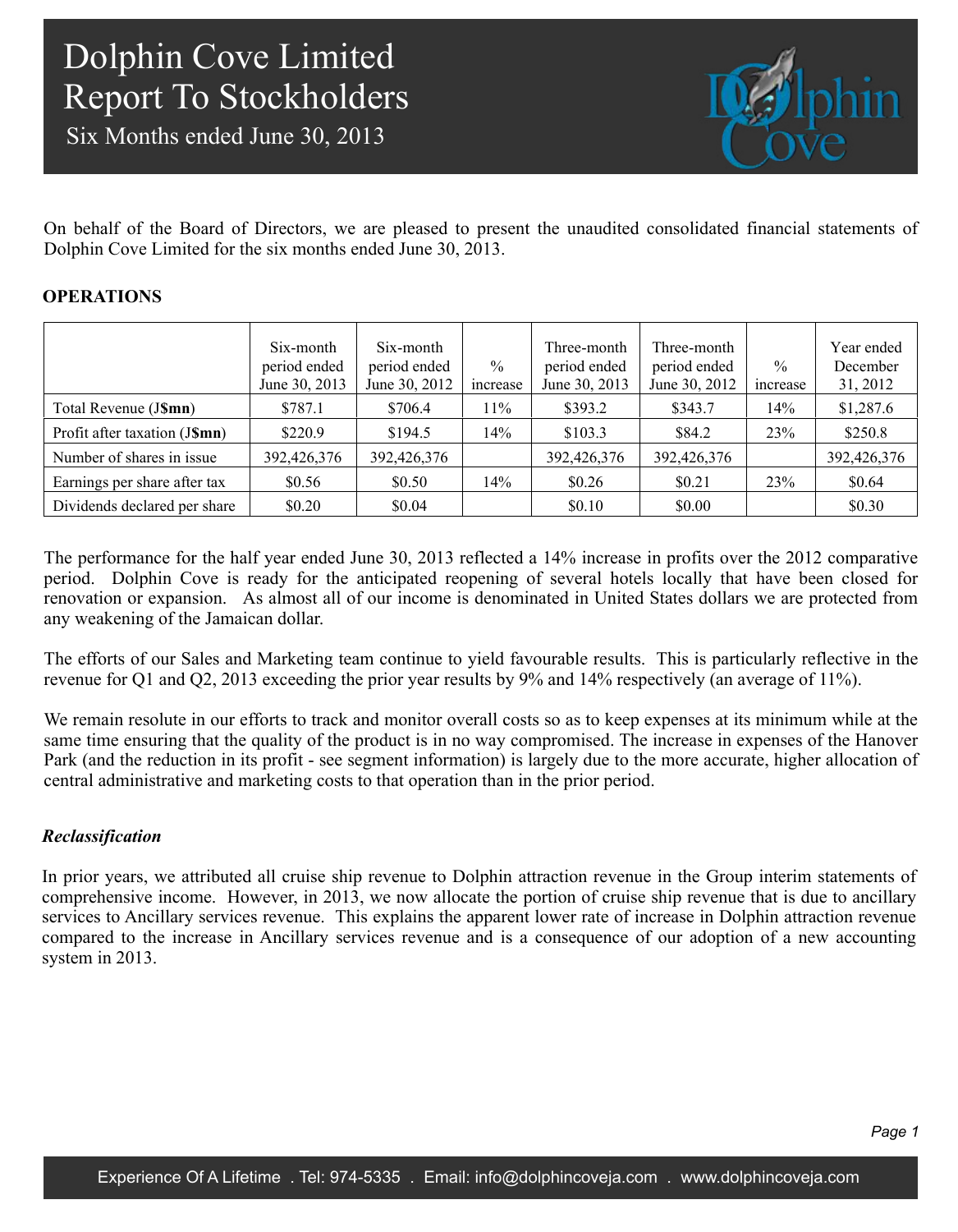Six Months ended June 30, 2013



### **FINANCIAL POSITION**

|                                                     | As at<br>June 30, 2013 | As at<br>June 30, 2012 | Increase/<br>(decrease) | As at<br>December 31,<br>2012 | Increase/<br>(decrease) |
|-----------------------------------------------------|------------------------|------------------------|-------------------------|-------------------------------|-------------------------|
| Working Capital (J\$mn)                             | \$251.8                | \$309.2                | $-19%$                  | \$156.5                       | 61%                     |
| Fixed Assets (J\$mn)                                | \$1,211.2              | \$979.8                | 24%                     | \$1,058.3                     | 14%                     |
| Long-term debt including<br>current portion (J\$mn) | \$172.5                | \$161.0                | $7\%$                   | \$101.3                       | 70%                     |
| Net Assets (J\$mn)                                  | \$1,294.8              | \$1,191.4              | 9%                      | \$1,152.4                     | 12%                     |
| Net assets per share                                | \$3.30                 | \$3.04                 | 9%                      | \$2.94                        | 12%                     |
| Market price                                        | \$8.65                 | \$7.00                 | 24%                     | \$7.80                        | $11\%$                  |
| Market/Book value                                   | 2.62                   | 2.31                   | 14%                     | 2.66                          | $-1\%$                  |

The consolidated financial position of the Group is strong, showing a healthy net current and net assets position notwithstanding the increase in fixed assets and the payment of dividends (20 cents per share) during the six month period.

In keeping with our plan to open and operate additional parks in other Caribbean countries we have acquired real estate and additional dolphins. As a consequence there, has been an increase in long-term debt.

As part of our annual Labour Day project, Dolphin Cove extended some needed assistance to the Steer Town Primary School in repairing and rebuilding some facilities. The project was geared towards ensuring that the students and teachers are able to operate in a more comfortable environment.

Director

Stafford Burrowes, OD Chairman and Chief Executive Officer

mmsbumi **Director** 

Hon. William A. McConnell, O.J., C.D. Chairman of Audit Committee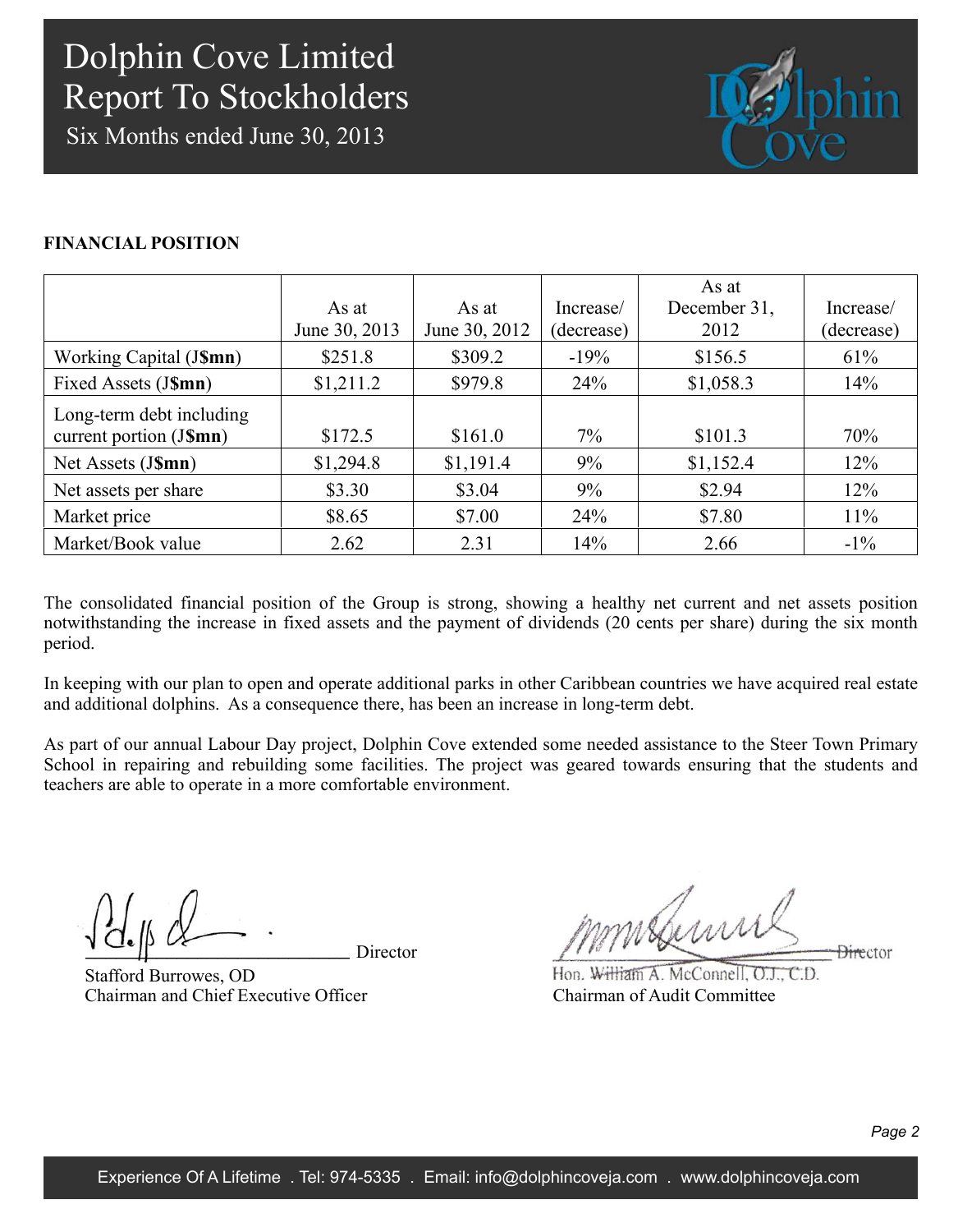Six Months ended June 30, 2013



#### **DOLPHIN COVE LIMITED**

#### **Group Interim Statement of Financial Position As At June 30, 2013**

|                                                 | As at<br>June 30, 2013 | As at<br>June 30, 2012 | As at             |
|-------------------------------------------------|------------------------|------------------------|-------------------|
|                                                 |                        |                        | December 31, 2012 |
|                                                 | <b>Unaudited</b>       | <b>Unaudited</b>       | <b>Audited</b>    |
| <b>CURRENT ASSETS</b>                           |                        |                        |                   |
| Cash and cash equivalents                       | 180,861,419            | 64,818,684             | 59,263,625        |
| Securities purchased under resale agreements    |                        | 74,191,043             |                   |
| Investments                                     | 24,532,101             | 54,394,538             | 54,686,189        |
| Accounts receivable                             | 191,985,301            | 239,409,517            | 144,134,941       |
| Due from related parties                        | 13,638,358             | 7,721,728              | 56, 557, 537      |
| Taxation recoverable                            | 5,807,559              | 4,848,657              | 5,663,025         |
| Inventories                                     | 35,842,480             | 30,890,047             | 25,933,853        |
|                                                 | 452,667,218            | 476,274,214            | 346,239,170       |
| NON-CURRENT ASSETS                              |                        |                        |                   |
| Property, plant and equipment                   | 933,452,428            | 876, 371, 444          | 899,384,545       |
| <b>Biological</b> assets                        | 277,731,487            | 103,384,568            | 158,899,972       |
|                                                 | 1,211,183,915          | 979,756,012            | 1,058,284,517     |
|                                                 |                        |                        |                   |
| <b>TOTAL ASSETS</b><br>\$                       | 1,663,851,133          | 1,456,030,226          | 1,404,523,687     |
|                                                 |                        |                        |                   |
| <b>CURRENT LIABILITIES</b>                      |                        |                        |                   |
| Bank overdrafts, unsecured                      | 21,861,934             | 9,050,071              | 32,755,176        |
| Short term loan                                 | 50,000,000             |                        | 10,000,000        |
| Accounts payable and provisions                 | 107,469,732            | 78,167,184             | 90,802,506        |
| Current portion of long term loans              | 21,580,000             | 72,496,871             | 56,219,347        |
| Taxation payable                                |                        | 7,400,024              |                   |
|                                                 | 200,911,666            | 167,114,150            | 189,777,029       |
|                                                 |                        |                        |                   |
| NON-CURRENT LIABILITY<br>Deferred tax liability | 17,232,183             | 9,022,612              | 17,232,183        |
| Long term loans                                 | 150,920,796            | 88,503,063             | 45,127,500        |
|                                                 | 168,152,979            | 97,525,675             | 62,359,683        |
|                                                 |                        |                        |                   |
| <b>SHAREHOLDERS EQUITY</b>                      |                        |                        |                   |
| Share capital                                   | 257,960,325            | 257,960,325            | 257,960,325       |
| Capital Reserve                                 | 351,729,563            | 344,965,907            | 351,729,563       |
| <b>Retained Earnings</b>                        | 685,096,600            | 588,464,169            | 542,697,087       |
|                                                 | 1,294,786,488          | 1,191,390,401          | 1,152,386,975     |
|                                                 |                        |                        |                   |
| TOTAL SHAREHOLDERS'                             |                        |                        |                   |
| <b>EQUITY AND LIABILITIES</b><br>\$             | 1,663,851,133          | 1,456,030,226          | 1,404,523,687     |
|                                                 |                        |                        |                   |

Approved by the Board of Directors and signed on its behalf by:

 $\overline{\bigcup_{i=1}^{n} \bigwedge_{j=1}^{n} \bigwedge_{j=1}^{n} \bigwedge_{j=1}^{n} \bigwedge_{j=1}^{n} \bigwedge_{j=1}^{n} \bigwedge_{j=1}^{n} \bigwedge_{j=1}^{n} \bigwedge_{j=1}^{n} \bigwedge_{j=1}^{n} \bigwedge_{j=1}^{n} \bigwedge_{j=1}^{n} \bigwedge_{j=1}^{n} \bigwedge_{j=1}^{n} \bigwedge_{j=1}^{n} \bigwedge_{j=1}^{n} \bigwedge_{j=1}^{n} \bigwedge_{j=1}^{n} \big$ Stafford Burrowes, O.D.

 $\frac{1}{2}$ 

Hon. William A. McConnell, O.J., C.D.

*Page 3*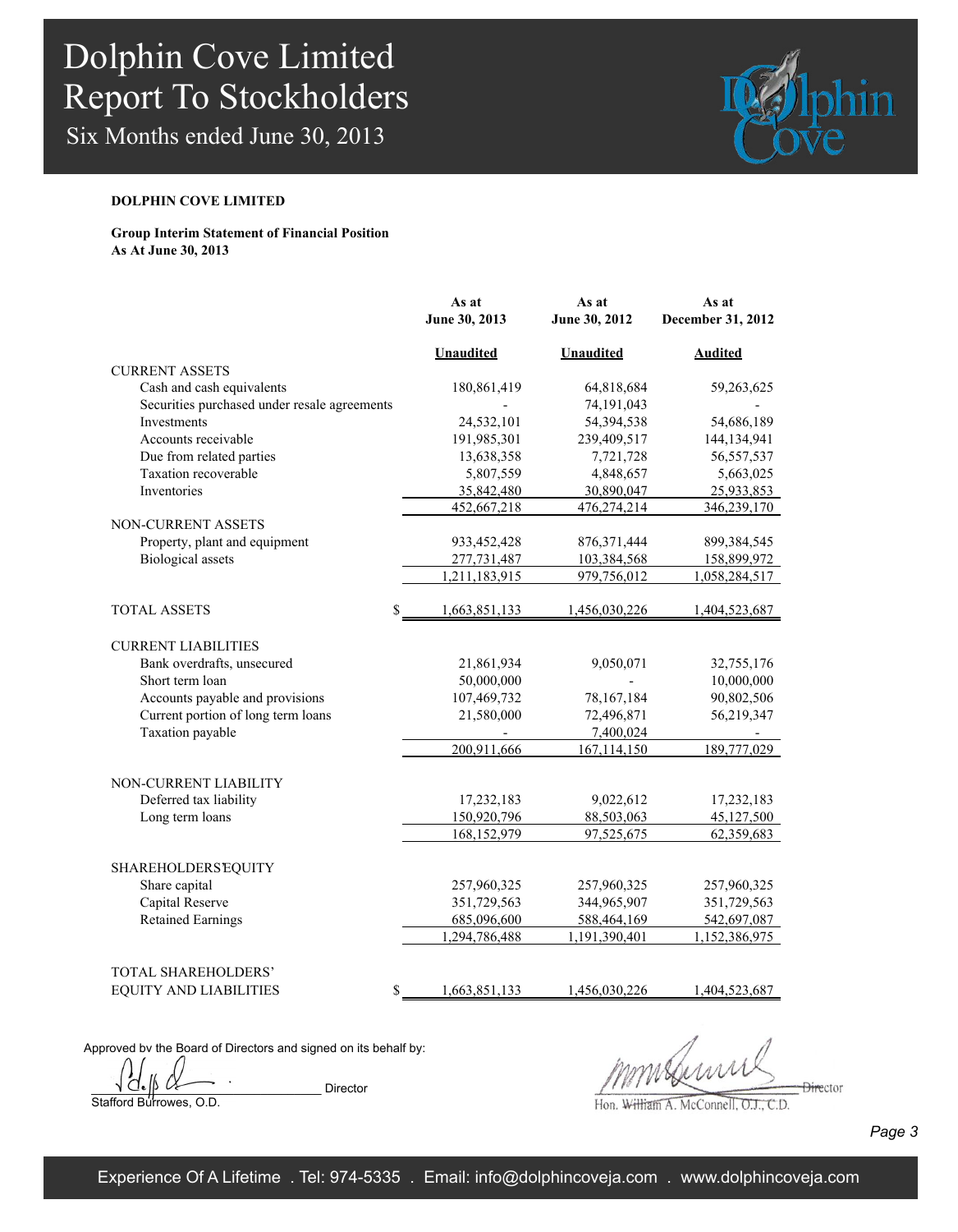Six Months ended June 30, 2013



#### **DOLPHIN COVE LIMITED**

**Group Interim Statement of Comprehensive Income Six months ended June 30, 2013**

|                                                                                                                                                 | <b>Six Months</b><br><b>Ended</b><br>June 30, 2013<br><b>Unaudited</b>    | <b>Six Months</b><br><b>Ended</b><br>June 30, 2012<br><b>Unaudited</b>  |                  | <b>Ended</b><br>June 30, 2013<br><b>Unaudited</b>                     | <b>Three Months Three Months</b><br><b>Ended</b><br>June 30, 2012<br><b>Unaudited</b> |   | Year<br><b>Ended</b><br>December 31, 2012<br><b>Audited</b>               |
|-------------------------------------------------------------------------------------------------------------------------------------------------|---------------------------------------------------------------------------|-------------------------------------------------------------------------|------------------|-----------------------------------------------------------------------|---------------------------------------------------------------------------------------|---|---------------------------------------------------------------------------|
| <b>OPERATING REVENUE:</b>                                                                                                                       |                                                                           |                                                                         |                  |                                                                       |                                                                                       |   |                                                                           |
| Dolphin attraction revenue<br>Less: Direct costs of dolphin attraction                                                                          | 499,765,417<br>51,039,225<br>448,726,192                                  | 491,605,790<br>47,262,889<br>444,342,901                                | $\ast$<br>$\ast$ | 254,245,611<br>26,466,332<br>227,779,279                              | 231,024,307<br>23,150,310<br>207,873,997                                              |   | 868,440,153<br>91,869,922<br>776,570,231                                  |
| Ancillary services revenue<br>Less: Direct costs of ancillary services                                                                          | 285,112,663<br>37,778,956<br>247, 333, 707                                | 214,624,568<br>30,960,815<br>183,663,753                                | $\ast$           | 138,848,070<br>19,981,154<br>118,866,916                              | 112,478,647<br>13,782,904<br>98,695,743                                               | * | 418,198,719<br>65,740,017<br>352,458,702                                  |
| Gross profit<br>Other income                                                                                                                    | 696,059,899<br>2,237,159                                                  | 628,006,654<br>212,954                                                  |                  | 346,646,195<br>131,645                                                | 306,569,740<br>191,834                                                                |   | 1,129,028,933<br>924,285                                                  |
| <b>OPERATING EXPENSES:</b><br>Selling<br>Other operations<br>Administrative                                                                     | 698,297,058<br>211,151,467<br>140,641,066<br>124,636,714<br>476, 429, 247 | 628,219,608<br>194,426,968<br>124,580,466<br>103,303,793<br>422,311,227 | *<br>$\ast$      | 346,777,840<br>103,503,714<br>69,277,185<br>69,001,167<br>241,782,066 | 306,761,574<br>100,979,211<br>60,958,389<br>55,252,692<br>217,190,293                 |   | 1,129,953,218<br>328,745,119<br>292,494,669<br>233,876,051<br>855,115,839 |
| Profit before finance income and costs                                                                                                          | 221,867,811                                                               | 205,908,380                                                             |                  | 104,995,774                                                           | 89,571,281                                                                            |   | 274,837,379                                                               |
| Finance income/(cost), net                                                                                                                      | (983, 022)                                                                | (11,365,798)                                                            | $\ast$           | (1,651,790)                                                           | (5,332,494)                                                                           |   | (9.921.523)                                                               |
| Profit before taxation                                                                                                                          | 220,884,789                                                               | 194,542,582                                                             |                  | 103,343,984                                                           | 84,238,787                                                                            |   | 264,915,856                                                               |
| Taxation                                                                                                                                        |                                                                           |                                                                         |                  |                                                                       |                                                                                       |   | 14,094,731                                                                |
| Profit for the period                                                                                                                           | \$<br>220,884,789                                                         | 194,542,582                                                             |                  | 103,343,984                                                           | 84, 238, 787                                                                          |   | 250,821,125                                                               |
| Other Comprehensive Income<br>Deffered tax on revalued buildings<br>Fair value appreciation /(depreciaton) of available -for- sale investments. |                                                                           |                                                                         |                  |                                                                       |                                                                                       |   | 6,485,207<br>278,449                                                      |
|                                                                                                                                                 |                                                                           |                                                                         |                  |                                                                       |                                                                                       |   | 6,763,656                                                                 |
| Total comprehensive income                                                                                                                      |                                                                           |                                                                         |                  |                                                                       |                                                                                       |   | 257,584,781                                                               |

\* The figures for these captions in Q1 and Q2 2012 have been adjusted for comparative purposes to conform with the current classification of certain components of revenues and expenses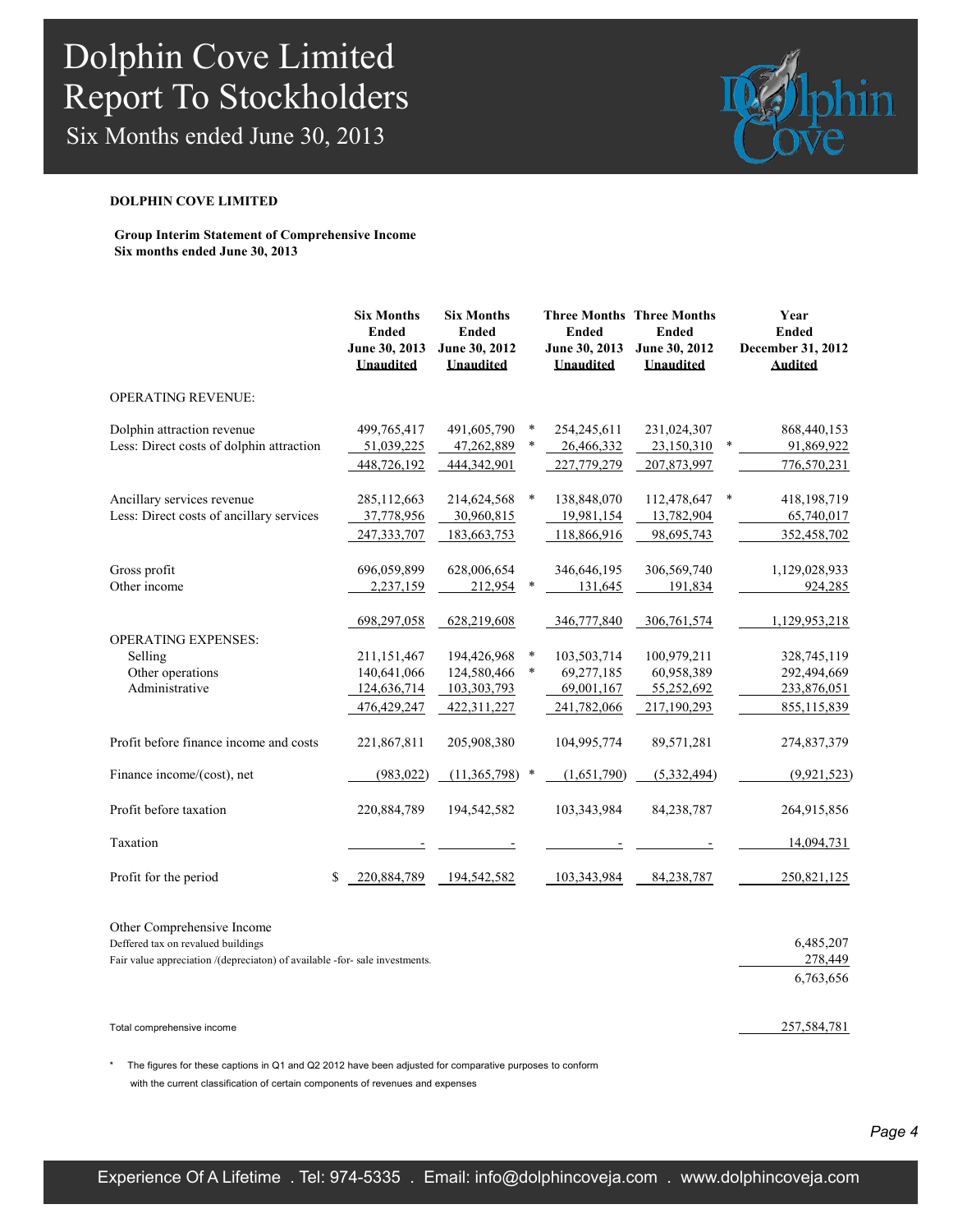Six Months ended June 30, 2013



### **DOLPHIN COVE LIMITED**

**Group Interim Statement of Changes in Stockholder's Equity**

**Six months ended June 30, 2013**

|                                                                                                                                  | <b>Six Months</b><br>Ended<br>June 30, 2013<br><b>Unaudited</b> | <b>Six Months</b><br>Ended<br>June 30, 2012<br><b>Unaudited</b> | Year<br>Ended<br>December 31, 2012<br><b>Audited</b> |
|----------------------------------------------------------------------------------------------------------------------------------|-----------------------------------------------------------------|-----------------------------------------------------------------|------------------------------------------------------|
| Balances at beginning of period                                                                                                  | \$<br>1,152,386,975                                             | 1,012,551,098                                                   | 1,012,551,098                                        |
| Transactions recorded directly in equity:                                                                                        |                                                                 |                                                                 |                                                      |
| Dividends                                                                                                                        | (78, 485, 276)                                                  | (15,703,279)                                                    | (117,748,904)                                        |
| Deffered tax on revalued buildings<br>Fair Value depn. of available -for- sale investments<br>Profit for the period, being total |                                                                 |                                                                 | 6,485,207<br>278,449                                 |
| comprehensive income:                                                                                                            | \$<br>220,884,789                                               | 194,542,582                                                     | 250,821,125                                          |
| Balance at end of period                                                                                                         | \$<br>1,294,786,488                                             | 1,191,390,401                                                   | 1,152,386,975                                        |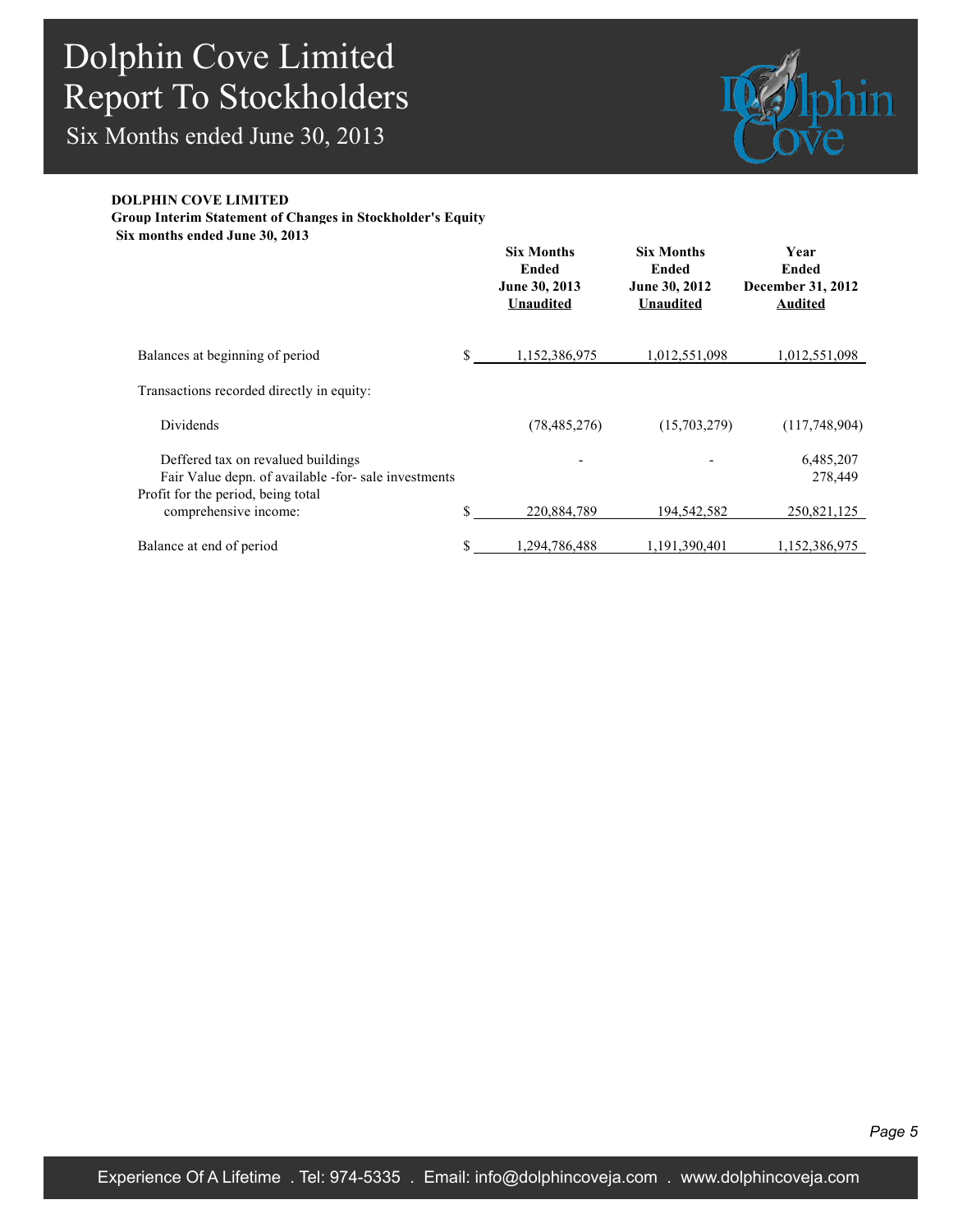Six Months ended June 30, 2013



#### **DOLPHIN COVE LIMITED**

#### **Group Interim Statement of Cash Flows Six months ended June 30, 2013**

|                                                         | <b>Six Months</b><br><b>Ended</b><br>June 30, 2013<br><b>Unaudited</b> | <b>Six Months</b><br><b>Ended</b><br>June 30, 2012<br><b>Unaudited</b> | Year<br><b>Ended</b><br>December 31, 2012<br><b>Audited</b> |
|---------------------------------------------------------|------------------------------------------------------------------------|------------------------------------------------------------------------|-------------------------------------------------------------|
| CASH FLOWS FROM OPERATING ACTIVITIES                    |                                                                        |                                                                        |                                                             |
| Profit for the period                                   | 220,884,789                                                            | 194,542,582                                                            | 250,821,125                                                 |
| Adjustments for:                                        |                                                                        |                                                                        |                                                             |
| Depreciation and amortisation                           | 18,666,498                                                             | 15,954,864                                                             | 33,942,762                                                  |
| Adjustment to property plant & equipment                |                                                                        |                                                                        | 248,000                                                     |
| Loss on disposal of property, plant and equipment       | 63,333                                                                 |                                                                        |                                                             |
| Interest income                                         | (680, 778)                                                             | (3,023,932)                                                            | (3,892,443)                                                 |
| Interest expense                                        | 5,296,000                                                              | 14,475,363                                                             | 18,942,673                                                  |
| Tax expense                                             |                                                                        |                                                                        | 14,094,731                                                  |
| Operating profit before changes in working capital      | 244,229,842                                                            | 221,948,877                                                            | 314,156,848                                                 |
| Accounts receivable                                     | (47, 850, 360)                                                         | (75,066,664)                                                           | 20,207,913                                                  |
| Inventories                                             | (9,908,627)                                                            | (5,895,468)                                                            | (939, 275)                                                  |
| Accounts payable and provisions                         | 14,246,966                                                             | 14,013,006                                                             | 19,218,191                                                  |
| Due from/to related parties, net                        | 42,919,179                                                             | (1,843,100)                                                            | (50,678,912)                                                |
| Cash generated from operations                          | 243,637,000                                                            | 153,156,651                                                            | 301,964,765                                                 |
| Interest paid                                           | (2,875,740)                                                            | (14, 475, 363)                                                         | (11, 512, 536)                                              |
| Income tax paid/withheld                                | (144, 534)                                                             | 6,730,529                                                              | (883, 815)                                                  |
| Net cash provided by operating activities               | 240,616,726                                                            | 145,411,817                                                            | 289,568,414                                                 |
| CASH FLOWS FROM INVESTING ACTIVITIES                    |                                                                        |                                                                        |                                                             |
| Interest received                                       | 680,778                                                                | 3,023,932                                                              | 3,892,443                                                   |
| Securities purchased under resale agreements            |                                                                        | (10, 632, 108)                                                         | 63,558,935                                                  |
| Investments                                             | 30,154,088                                                             |                                                                        | (13,202)                                                    |
| Additions to property, plant and equipment              | (47, 693, 701)                                                         | (67, 916, 169)                                                         | (103, 882, 361)                                             |
| Proceeds from disposal of property, plant and equipment | 1,800,000                                                              |                                                                        |                                                             |
| Additions to biological assets                          | (125, 735, 528)                                                        | (209, 330)                                                             | (61,007,540)                                                |
| Net cash provided/(used) by investing activities        | (140, 794, 363)                                                        | (75, 733, 675)                                                         | (97, 451, 725)                                              |
| CASH FLOWS FROM FINANCING ACTIVITIES                    |                                                                        |                                                                        |                                                             |
| Short term loan received/repaid                         | 40,000,000                                                             |                                                                        | 10,000,000                                                  |
| Dividends paid                                          | (78, 485, 276)                                                         | (15,703,279)                                                           | (117,748,904)                                               |
| Long term liabilities received, net of repayment        | 71,153,949                                                             | (36, 359, 726)                                                         | (96,012,812)                                                |
| Net cash (used)/provided by financing activities        | 32,668,673                                                             | (52,063,005)                                                           | (203, 761, 716)                                             |
| Net increase in cash resources                          | 132,491,036                                                            | 17,615,137                                                             | (11, 645, 027)                                              |
| Cash resources at beginning of the period               | 26,508,449                                                             | 38,153,476                                                             | 38,153,476                                                  |
| CASH RESOURCES AT END OF PERIOD<br>\$                   | 158,999,485                                                            | 55,768,613                                                             | 26,508,449                                                  |
| Comprising:                                             |                                                                        |                                                                        |                                                             |
| Cash and cash equivalents                               | 180,861,419                                                            | 64,818,684                                                             | 59,263,625                                                  |
| Bank overdrafts, unsecured                              | (21, 861, 934)                                                         | (9,050,071)                                                            | (32, 755, 176)                                              |
| \$                                                      | 158,999,485                                                            | 55,768,613                                                             | 26,508,449                                                  |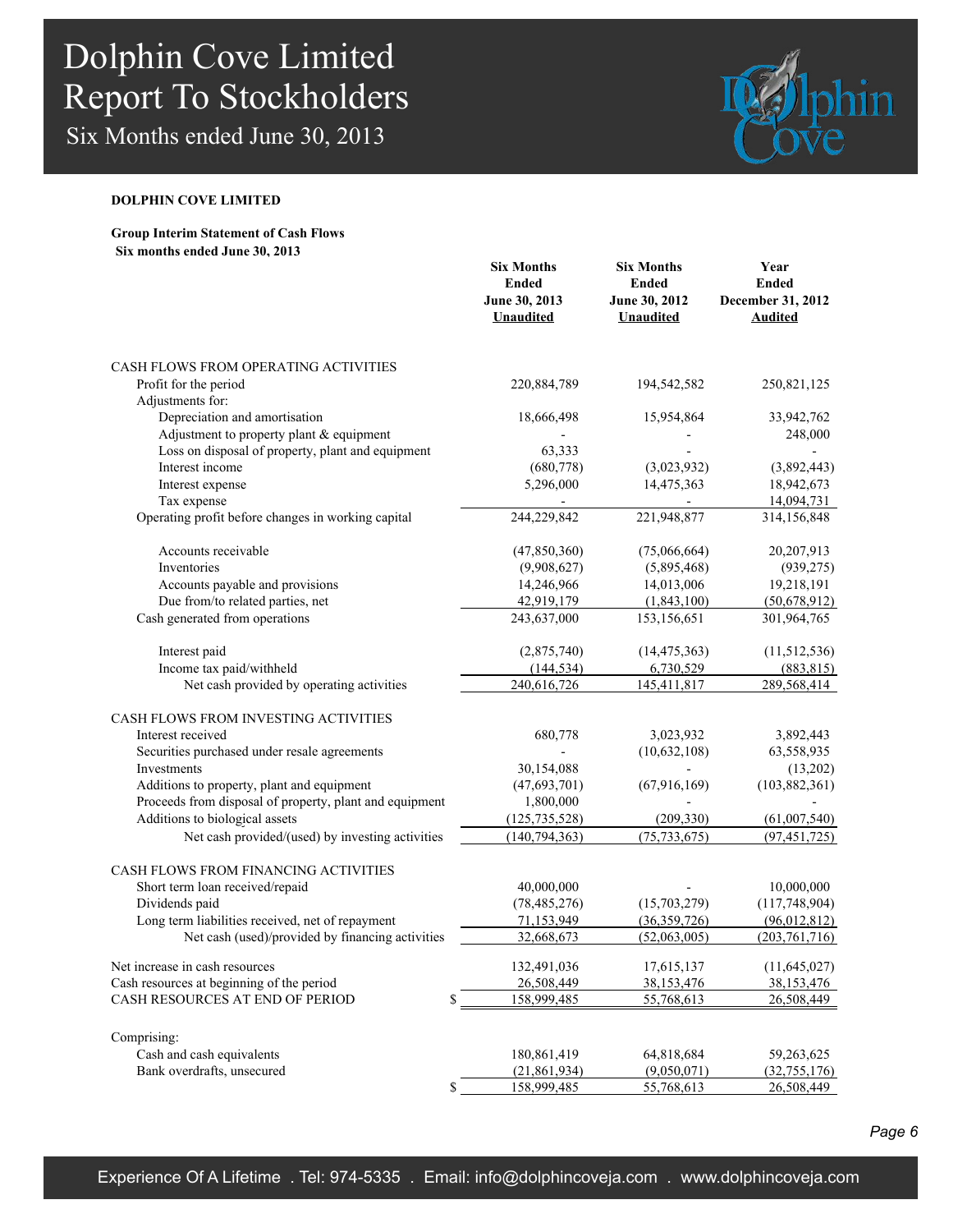Six Months ended June 30, 2013



#### **DOLPHIN COVE LIMITED**

### **Selected Explanatory Notes Six-months ended June 30, 2013**

.

#### Basis of preparation

These condensed interim consolidated financial statements have been prepared in accordance with accounting policies set out in note 2 to the audited consolidated financial statement for the year ended December 31, 2012 which have been consistently applied from period to period.

#### Segment information

|                                | SIX MONTH DEFIOR TO JUNE 30, 2013 |             |             |               |  |
|--------------------------------|-----------------------------------|-------------|-------------|---------------|--|
|                                | Ocho Rios                         | Hanover     | Other       | Total         |  |
| Reportable segment assets      | 1,490,865,498                     | 342,894,793 | 135,258,473 | 1,969,018,764 |  |
| Capital expenditure            | 16,111,799                        | 556,156     | 31,025,746  | 47,693,701    |  |
| Reportable segment liabilities | 347,392,901                       | 196,415,065 | 97,007,168  | 640,815,134   |  |

**Six month period to June 30, 2013**

|                                | Year ended December 31, 2012 |             |             |               |  |  |
|--------------------------------|------------------------------|-------------|-------------|---------------|--|--|
|                                | Ocho Rios                    | Hanover     | Other       | Total         |  |  |
| Reportable segment assets      | 1,297,772,891                | 321,104,070 | 101,542,962 | 1,720,419,923 |  |  |
| Capital expenditure            | 22,780,137                   | 14,183,685  | 66,918,539  | 103,882,361   |  |  |
| Reportable segment liabilities | 239,223,705                  | 229,118,087 | 66,274,014  | 534,615,806   |  |  |

|                                       | Six month period to June 30, 2013 |             |            |              |  |  |
|---------------------------------------|-----------------------------------|-------------|------------|--------------|--|--|
|                                       | Ocho Rios                         | Hanover     | Other      | Total        |  |  |
| Gross revenue from external customers | \$<br>586,446,281                 | 179,686,710 | 70,396,089 | 836,529,080  |  |  |
| Finance Income                        | \$<br>2,932,373                   | 39,826      |            | 2,972,199    |  |  |
| Finance cost                          | \$<br>(3,230,240)                 | (719, 956)  | (5,025)    | (3,955,221)  |  |  |
| Depreciation and amortization         | \$<br>(14, 307, 636)              | (3,412,764) | (946,098)  | (18,666,498) |  |  |
| <b>Segment Profit/Loss</b>            | 138,635,743                       | 54,493,746  | 27,755,300 | 220,884,789  |  |  |

|                                       |    | Six month period to June 30, 2012 |                        |                     |                      |
|---------------------------------------|----|-----------------------------------|------------------------|---------------------|----------------------|
| Gross revenue from external customers | \$ | Ocho Rios<br>503,020,295          | Hanover<br>164,853,925 | Other<br>43,954,525 | Total<br>711,828,745 |
| Finance Income                        | \$ | 11,040,842                        |                        |                     | 11,040,842           |
| Finance cost                          | \$ | (13,044,693)                      | (9,361,947)            |                     | (22, 406, 640)       |
| Depreciation and amortization         | \$ | (11,558,986)                      | (3,371,051)            | (1,024,827)         | (15, 954, 864)       |
| Segment profit after tax              | \$ | 127,267,891                       | 61,241,846             | 6,032,845           | 194,542,582          |